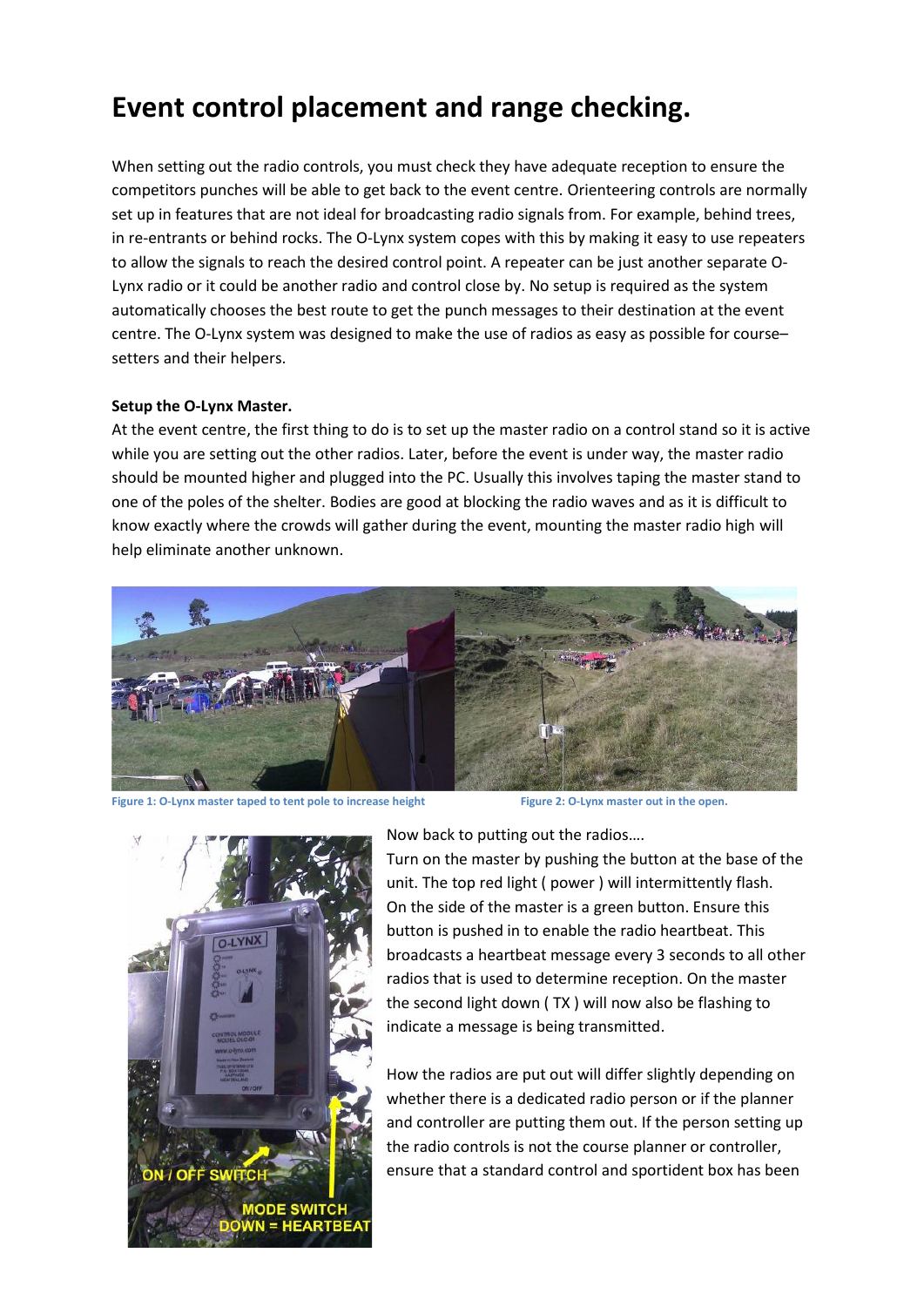put at the desired place. This is because the radios are often the last controls to go out and so their position may not get re-checked or vetted as is normally required when controls are put out. Also it is a fail-safe that if for some reason the radios don't go out, then the courses will still work OK. If the planner and controller are doing it as part of their control placement then setting up the radios will just be part of putting out the controls.

The radio controls will use the larger BSM7 Sportident stations, and so will need control stands with larger plates or the BSM728 adapters ( or similar ) to convert them over at installation time.

Organise the equipment you will need to take out on the course. This usually involves the following put in a small backpack.

- Radios allow enough for the controls and any possible repeaters you may need. Take extra stands to mount the repeaters as well.
- BSM7 serial sportident stations
- Radio mounting plates if not attached to the control stands already.
- Cable ties for attaching the radio mounting plates
- BSM728 adpaters if the control stands have BSM8 mounting plates on them.
- SI Stick for waking up and checking the controls.
- Pen to mark repeater positions on a map for control collectors

### **Planning tips.**

Studying the map and relative positions of the radio controls will give you a feel for how the controls will be set up and the repeaters required, if any. Here a few tips….

- Hilltops are good places for repeaters if you are trying to reach a far-away control.

- Use the opposite side of valleys when reaching up into reentrants.

- Straight tracks can be useful for getting distance in forests before a repeater is mounted to get the signal off into a control in the forest.

- The main rule is that the radios don't go through earth, so for example, to reach a control on the other side of a spur will require a repeater.

- The more and thicker the vegetation the shorter the range will be.

- Height of the radios has a big effect on the range. At the control the radios should be mounted on the control stand at control height so that the radio doesn't affect the controls visibility and the cable is not likely to get tripped over. However if there is a way to mount any repeaters higher such as on a knoll or hanging from a tree, then it can help range.

- The range across a valley or between hilltops will be a lot greater than if the signal is parallel to the ground e.g. along a flat road.

- Try them out before the main event. If possible get out on the map and get some experience of what the radios are capable of.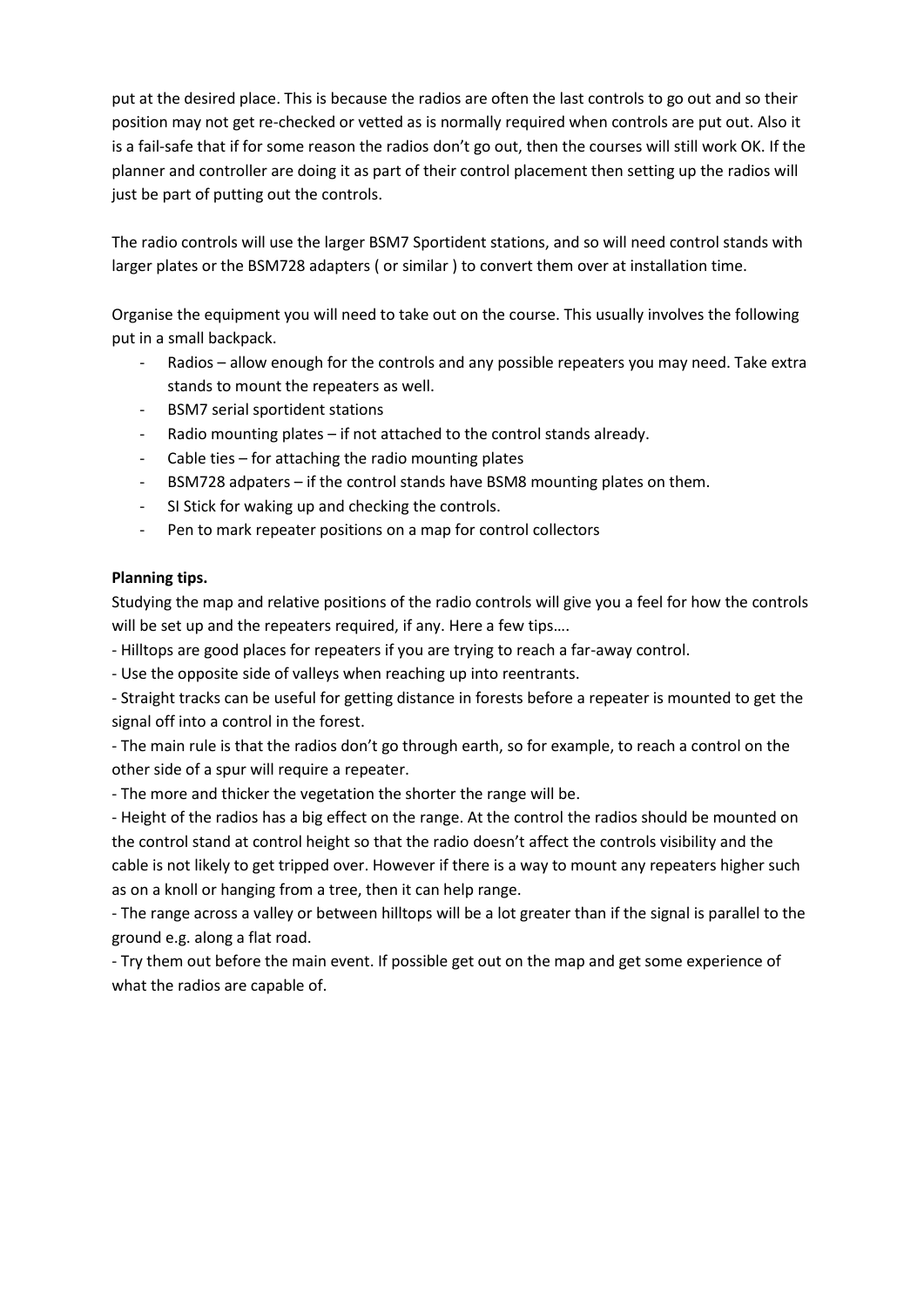#### **Putting out the radios**

With the bag of radio gear, head out to the first control. If possible, carry a radio in your hand and switch on every so often to check reception as you go. The radios flash their lights every 3 seconds. The photo to the left shows a radio with the top red light on. This light flashes to indicate the radio is powered on.





The bottom 3 lights indicate radio reception similar to a cellphones reception bars. These lights are labelled RX1, RX2 and RX3 on the units label. 3 lights are excellent. 2 are great and 1 is good. The lights indicate how good the signal is to the next closest radio that is being used to get the heartbeat signal from the master radio. The main thing to look for is that the flashes of these lights are regular when compared to the power light. For example every flash of the power light should have a corresponding flash of at least the RX1 light. If a flash misses a beat or is not

present at all then reception is not good enough and a repeater needs to be sited somewhere to improve reception.

It is important to stress that just one regular flashing RX light is still very good for getting the punch information back to the event centre. If you try to play safe and always have at least 2 lights then you will not be able to get very far with the radios.

#### **At the control**

First mount the radio mounting plate with the cable tie. Note that the large slot is at the top. If you mount this the wrong way up the radio will fall off part way through the event and be useless. In the event you accidently mount one of these plates the wrong way up ( easy to do under pressure ) then either remove and mount it again or simply mount another one above or below it.

Take the sportident box and check its control ID by punching it to wake it up and then checking its LCD screen. Why ? Often these controls are renumbered for each event to suit the number the course setter has used. As the person doing the radios may be doing it after all other course checking has taken place, it is very important to ensure what they do is correct and it is easy for a control to be miss-programmed.

Tip : If you don't have a SI card with you, the controls can be woken up by plugging into the radio and then switching the radio on.

If all is correct, then mount the BSM station on the control stand ( using an adapter if necessary ), plug in the radio, mount it and switch it on.